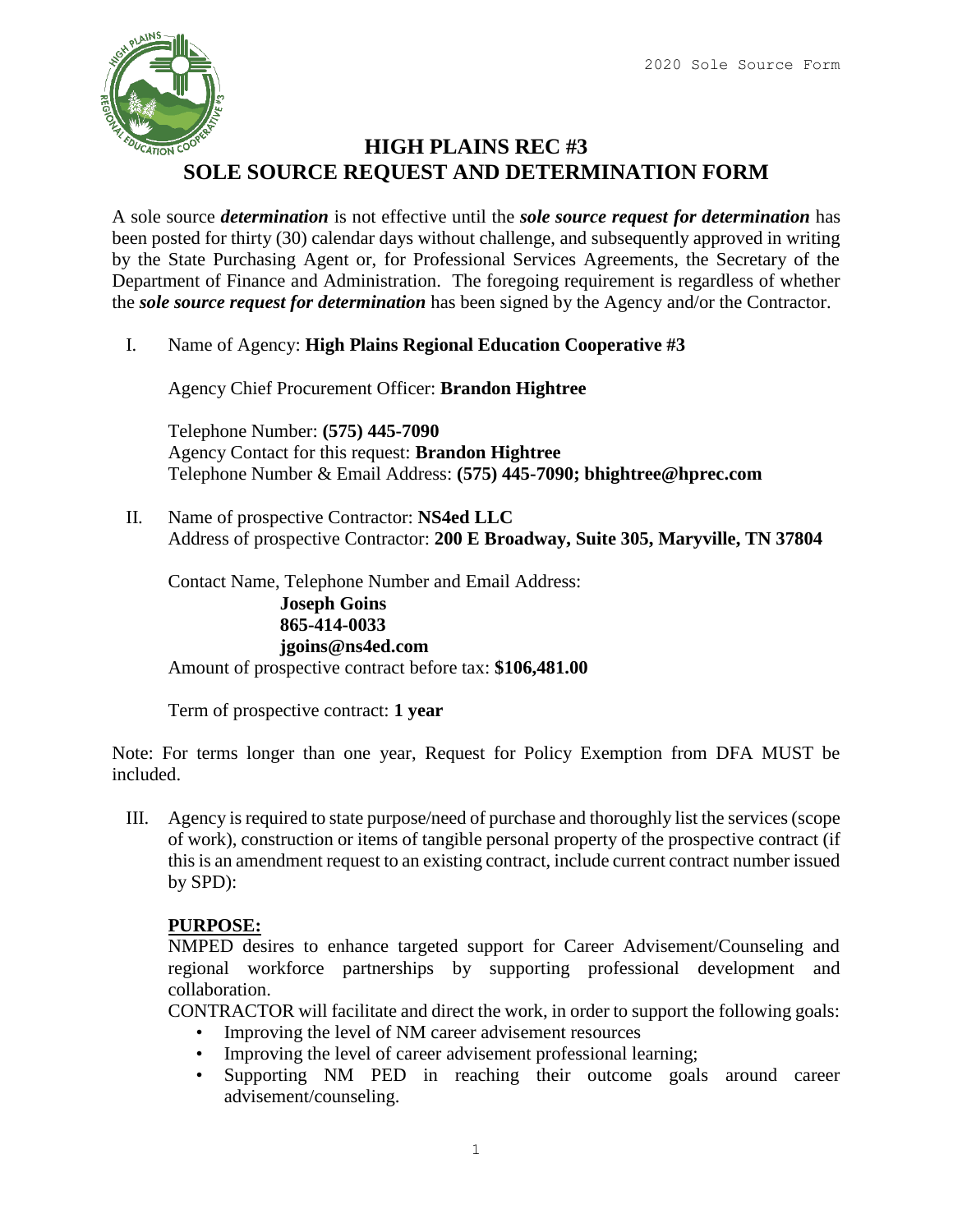Total services contracted by HPREC for Career Advisement/Counseling is per a New Mexico Intergovernmental Agreement (IGA) for Career Advisement/Counseling with the New Mexico Public Education Department (NMPED) for Fiscal Year 2022.

#### **SCOPE OF WORK:**

CONTRACTOR shall perform the following with regards to Career Advisement and Counseling:

- 1. *Career Counselors NM website:* CONTRACTOR will identify new material and provide updates to the NM's School Counselors' Community of Best Practice (schoolcounselors-nm.com) to keep the website updated weekly so that it is current, relevant, and accurate for 2021-22. Specific updates to include:
	- a. Collaborate: Work with LEAD in the continued development of a community of best practices for school counselors, with an emphasis on assisting counselors in the effective use of labor market information.
	- b. Resource Center: Expand the resource center that displays links to academic/scholarly websites, articles, videos, etc. related to best practices in school counseling, with emphasis on the use of Labor Market Information (LMI).
	- c. News Feed: Maintain a news feed for announcements and updates related to career readiness and counseling practices originating from CCRB and national sources.
	- d. Community Collaboration: Develop a space within the counselor community website that utilizes popular communication tools for counselors to connect and collaborate with each other. Weekly topics and activities will be distributed to encourage counselor participation.
	- e. Job Board: Provide a space on the community website for schools and local organizations to list employment opportunities for counselors and related professions.
	- f. Community Overview Video: Produce a 3-5-minute overview video for the homepage of the counselors' website that introduces counselors to the main features of the community.
	- g. Technology Support Page: Develop a page with the counselors' community webpage that provides access to technology tools and technology-related information that can be used to support counseling activities.
- 2. *Counseling/Advising Meeting:* Manage and facilitate a one-day virtual or in-person winter school counseling/advising meeting in February 2022. Provide content consultants, registration mechanisms, facilitate surveys, and provide reimbursement to eligible workshop participants.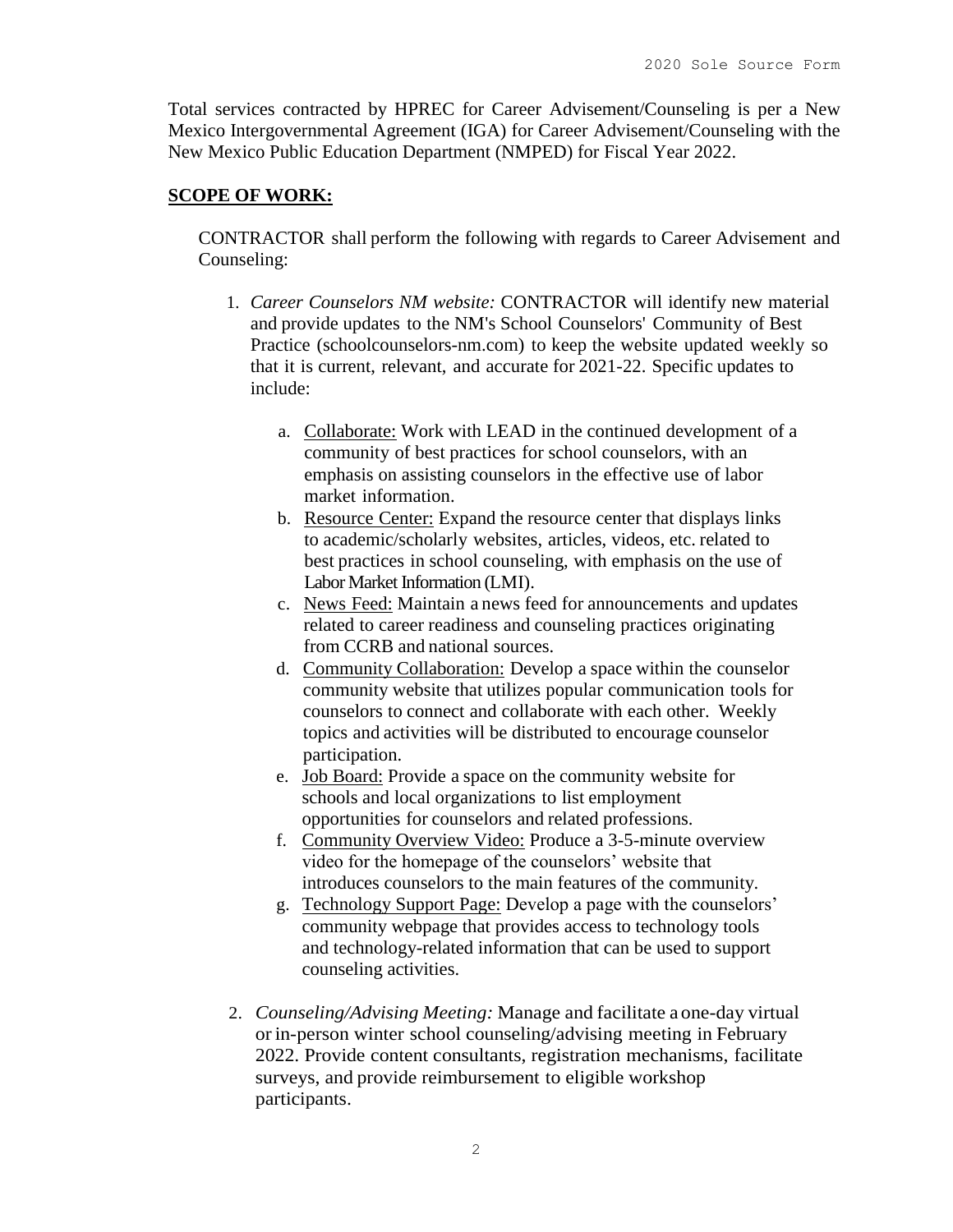- 3. *Professional Development:* Provide online training courses on the use of labor market information in educational practices, offering a total of eight hours of professional development training to school counselors.
	- a. Emphasis on the value of LMI: Attention will be directed to communicating the value of LMI to counselors through monthly meeting presentations, weekly discussion activities, and dedicated information sessions that introduce counselors to LMI.
- 4. *Newsletter:* Work with staff from CCRB to deliver a monthly newsletter to school counselors that presents topics related to the use labor market information in education and best practices in school counseling. Newsletters shall display brief summaries and links to timely and relevant news, as well useful online resources that support counseling activities. Announcements from CCRB will also be included. Distribution of newsletters will be on or before the first Friday of each month starting in August and ending in May.
- 5. *Monthly School Counselor Meetings:* Offer monthly meetings for school counselors. Meetings will be one hour in length and delivered on around the 15th of each month starting in August and ending in April, with the month of December excluded.
- 6. *Feedback Surveys:* Regular surveys will be distributed to counselors to assess the effectiveness of the community and counselor needs and content will be adjusted to the survey results.
- 7. *Professional Learning Communities:* Fall and spring professional learning communities will be offered to counselors with each community including 2-3 one-hour sessions focused on a particular topic related to best practices for school counselors.
- IV. Provide a detailed explanation of the criteria developed and specified by the agency as necessary to perform and/or fulfill the contract and upon which the state agency reviewed available sources. (Do not use "technical jargon;" use plain English. Do not tailor the criteria simply to exclude other contractors if it is not rationally related to the purpose of the contract.)

The agency desires to conduct research and facilitate required meetings related to the School Counselor Community for fiscal year 2021-2022. The technical assistance related to the school counselor community is to build a community of best practices and utilize problems of practice within the leadership.

The community will utilize the research and the professional learning communities that have been developed over the 12 months to continue the growth. NS4ed, developed the community and research protocols in FY 2020 and saw over 400+ counselors benefit from the research and the protocols.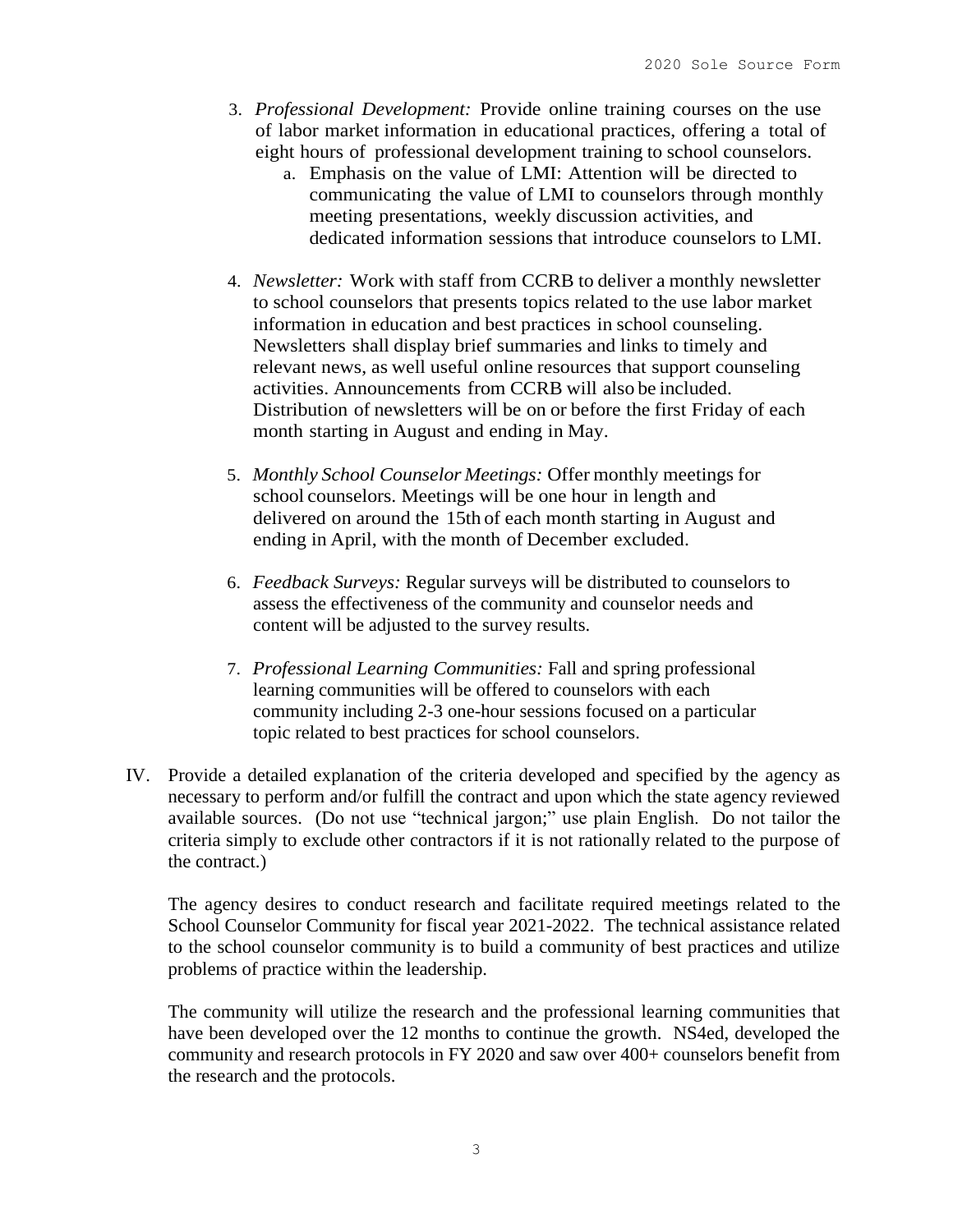The state of New Mexico also requires a statewide Policy Tool for school districts to understand career readiness as defined by their local labor shed. NS4ed, is the sole provider of a system, Pathway 2 Careers (P2C) that provides basic intelligence on the characteristics and dynamics of the labor market in which a local School District is located. It seeks to provide perspective on the realities of the local job market. The report and system organize regional labor market information by career clusters to clearly communicate the highest-value clusters in terms of demand and earning potential. Within each cluster, specific organizations are highlighted, with particular emphases on the demand, earning potential, requisite education, and career pathways. This practical approach serves to make clear the path for local students into the region's highest-value careers.

This confirms that NS4ed, LLC is the sole source provider, sole publisher, sole ASP hosting source, and sole distributor of Pathway2Careers (P2C) career identification and readiness platform. P2C is federally trademarked, and 100% of its properties and systems are solely and wholly owned by NS4ed. NS4ed has not reassigned any rights to any other entities to sell or host these programs.

System Overview. P2C utilizes national, state, and labor-shed occupational data in conjunction with NS4ed expertise and guidance to evaluate and interconnect available occupations and the personal interests of students. P2C provides guided occupational analysis to align the interests, skills, and academic priorities of students and education leaders. P2C and its systems serve as the foundation for both education leaders' and students' continuing career readiness assessments and promote the attainment of career and college ready skills and training.

Unique Capabilities. P2C is a bridge between education and industry to help educators connect with the realities of their local job market.

- **a.** P2C is a flexible framework that allows educators to explore labor market information and access innovative methods for preparing students for careers.
- **b.** The P2C platform providers a labor market exploration system to identify highvalue career destinations for students.
- **c.** P2C provides specifically crafted career readiness resources to ensure student users become career ready.
- **d.** NS4ed exclusively utilizes its extensive labor market analysis, delivering the most high-value career options in local communities to users.
	- **i.** NS4ed utilizes numerous datasets, dependent upon the individual needs of each client or user, to create personalized analysis to connect clients to data specific to their concerns, needs, and location.
- V. Provide a detailed, sufficient explanation of the reasons, qualifications, proprietary rights or unique capabilities of the prospective contractor that makes the prospective contractor *the one source* capable of providing the required professional service, service, construction or item(s) of tangible personal property. (Please do not state the source is the "best" source or the "least costly" source. Those factors do not justify a "sole source.")

In reviewing the Scope of Work, NS4ed is the one source capable of providing the required professional services in the following ways: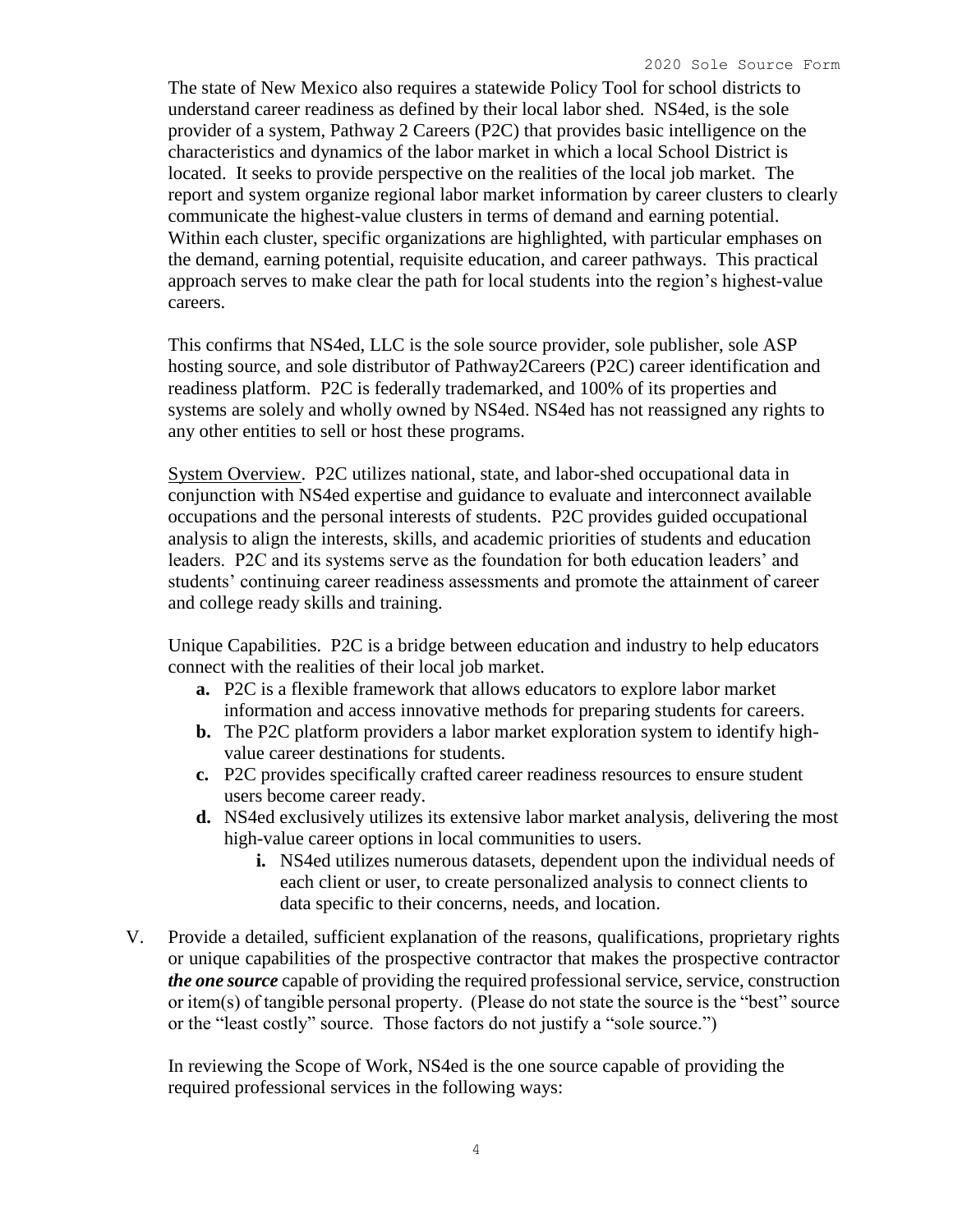- NS4ed currently hosts, and has proprietary ownership of, website domains used by NMPED including<https://schoolcounselors-nm.com/> , [http://careerpathways](http://careerpathways-nm.com/)[nm.com/](http://careerpathways-nm.com/) and [http://www.echs-nm.com/.](http://www.echs-nm.com/) NS4ed is currently updating backend design for<http://careerpathways-nm.com/> in order to provide a more user-friendly, supportive experience for its customers. This will be ready to roll out by the end of the month. Regular updates for the<https://schoolcounselors-nm.com/> website occur weekly, at a minimum.
- NS4ed has developed self-directed tutorials and online training courses on the use of labor market information in educational practices. Dr. Danielle Tallent, Chief Learning Officer at NS4ed, has provided focused professional development to educators in New Mexico on the use of LMI and [http://careerpathways-nm.com](http://careerpathways-nm.com/) She focuses primarily on career readiness resources and the use of labor market data in educational settings, making information relatable and developmentally appropriate to learners of diverse ages and backgrounds.
- VI. Provide a detailed, sufficient explanation of how the professional service, service, construction or item(s) of tangible personal property is/are *unique and how this uniqueness is substantially related to the intended purpose of the contract*.

NS4ed is uniquely qualified to fulfill the intended purpose of the contract in the following ways:

- NS4ed delivered Professional Learning Communities, Monthly Meetings, and Special Events for the School Counselor Community with the following programs:
	- o <https://schoolcounselors-nm.com/plc-archives/>
	- o <https://schoolcounselors-nm.com/2021-22-monthly-meetings/>
	- o https://schoolcounselors-nm.com/special-events/
- The continual nature of the support and best practices for 2021 will be critical for the development of the counselor community.
- NS4ed recently conducted needs assessments for the 10 CTE regions in New Mexico, led meetings to discuss those assessments and developed reports for each region to serve as the foundation for the development, improvement, approval, and funding of NM CTE programs. This previous work easily segues into the development of reports for each region analyzing the impact of the worldwide pandemic and New Mexico's specific economic situation so that needs assessments can be updated.
- NS4ed has Five years' experience working with HPREC, NMPED, and the New Mexico Association for Career and Technical Education. Having personal, experiential knowledge of initiatives and efforts during these partnerships, means that NS4ed can jump right into the Scope of Work without taking valuable time to learn the history of efforts to date. Additionally, Joseph Goins, CEO of NS4ed, has built working relationships based on mutual respect and trust with representatives from HPREC and NMPED as well as principals, counselors and other leaders in the state's. Based on this familiarity, NS4ed is uniquely qualified to offer more personalized, targeted and exceptional service.
- VII. Explain why other similar professional services, services, construction or item(s) of tangible personal property *cannot* meet the intended purpose of the contract.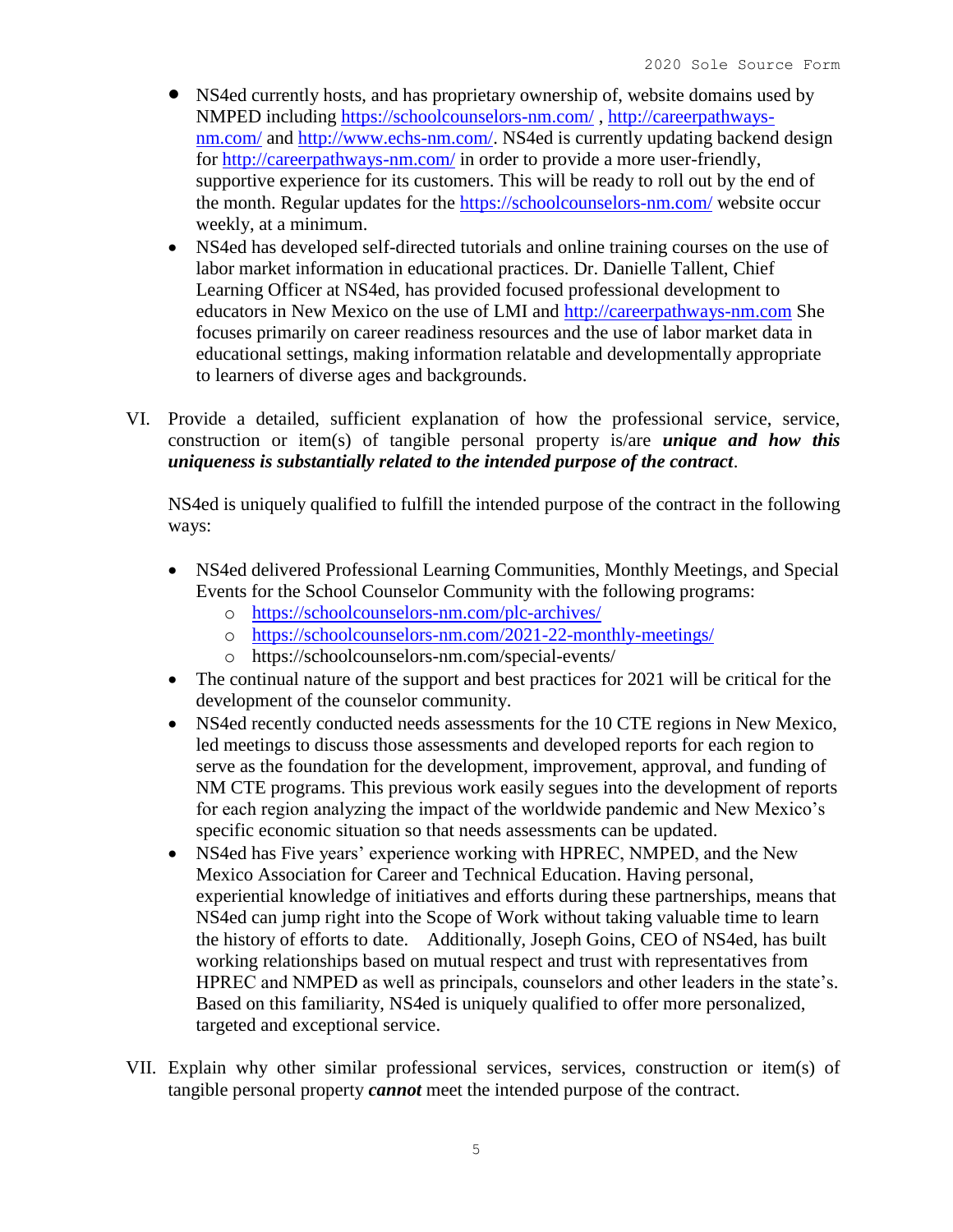Similar professional services cannot meet the intended purpose of contract due to the proprietary nature of domains necessary to fulfill the Scope of Work as designed by the Agency. Additionally, without having experiential knowledge of work previously completed by NS4ed, the SOW as presented cannot be completed by another educational consultant within the time-frame of the contract, as proposed.

VIII. Provide a narrative description of the agency's due diligence in determining the basis for the procurement, including procedures used by the agency to conduct a review of available sources such as researching trade publications, industry newsletters and the internet; contacting similar service providers; and reviewing the State Purchasing Divisions' Statewide Price Agreements. Include a list of businesses contacted (*do not state that no other businesses were contacted*), date of contact, method of contact (telephone, mail, email, other), and documentation demonstrating an explanation of why those businesses could not or would not, under any circumstances, perform the contract; or an explanation of why the agency has determined that no businesses other than the prospective contractor can perform the contract.

HPREC did an extensive search on the internet, as well as the GSD Price Agreements, and found no contractor that can offer professional experience in public education, career advisement and counseling, regional workforce partnerships, LMI development, employer engagement and private industry.

In addition, the Executive Director of HPREC has done extensive research around early Career Advisement and Counseling as well as Workforce Partnerships. At the national level, Dr. Joseph Goins has been the content person for the Association of Education Service Agencies (AESA). His broad background makes him the expert in developing current research into practice. Dr. Goins has provided his knowledge and expertise in multiple states over the past several years developing credibility across the nation's service centers.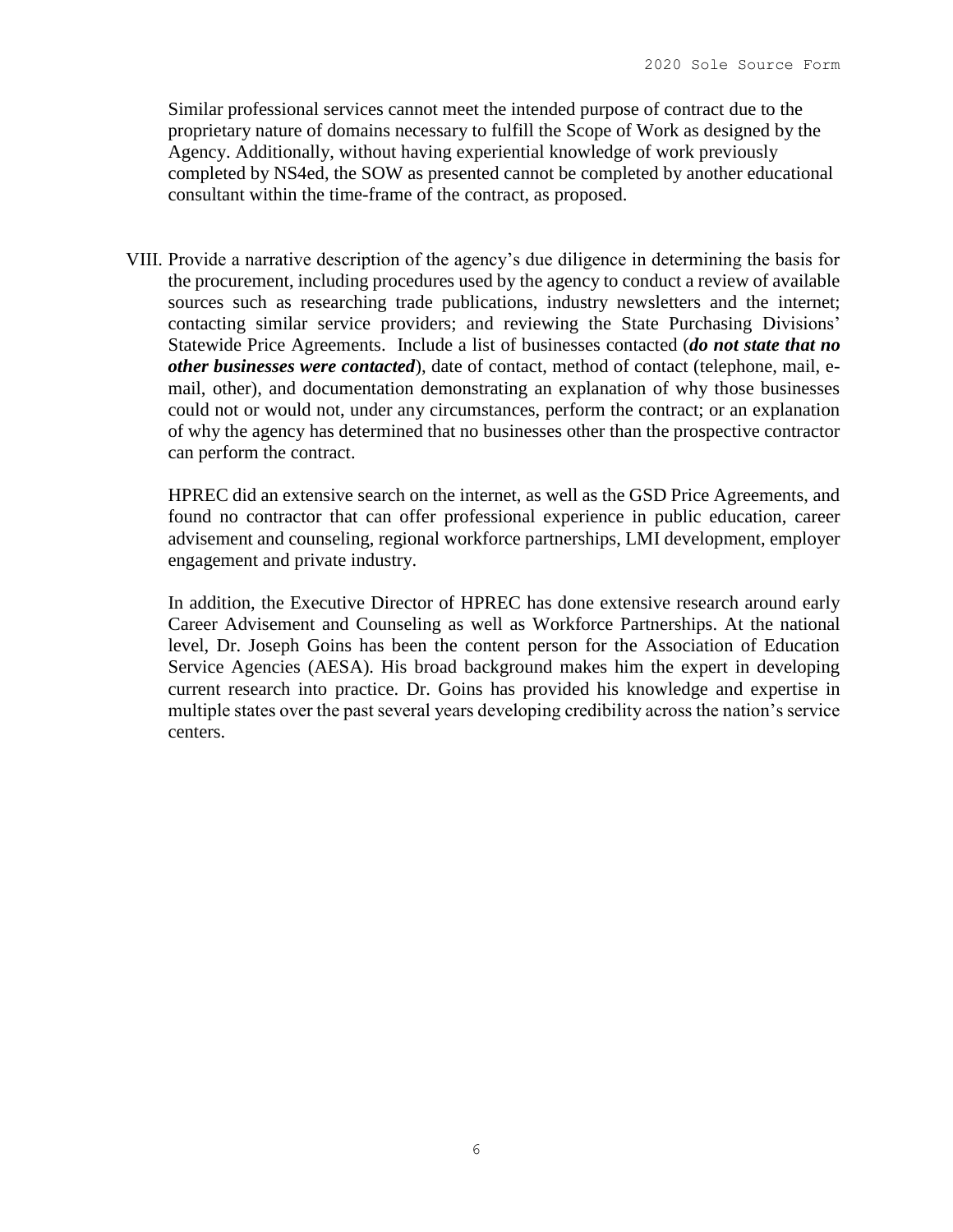### $L$

Agency Chief Procurement Officer

Certified by: Date: <u>Sep 10, 2021</u><br> *Band* Highlar<br>
Agency Chief Procurement Officer<br>
Agency Approval by: Date: Sep 10, 2021

R. Stephen Aguirre

Agency or Entity Head or Designee